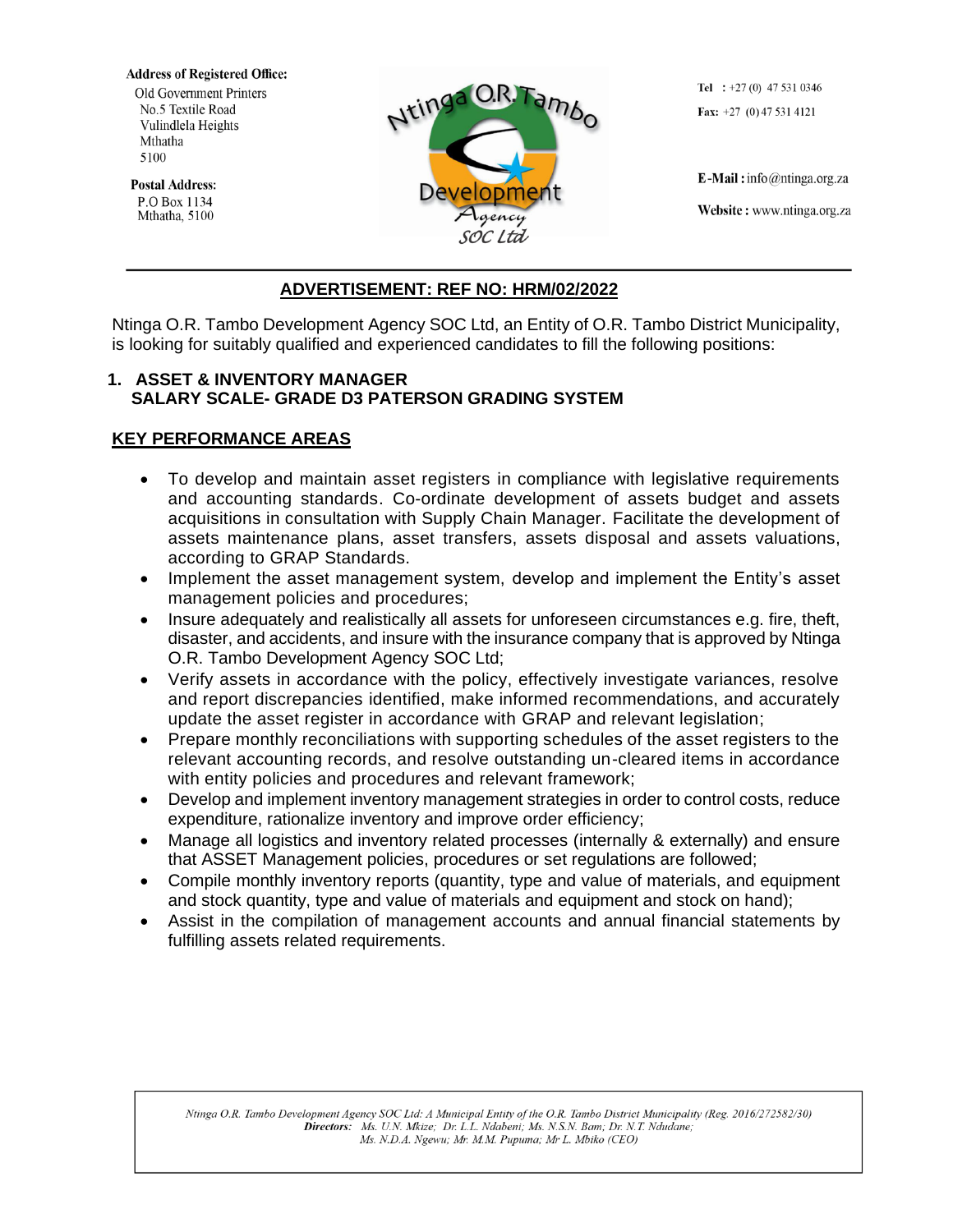### **Minimum Requirements:**

#### **Minimum Educational Qualifications required:**

- Matric + Bachelor's degree in accounting / National Diploma in Accounting, Cost and Management, Internal Auditing or equivalent;
- Good Computer Literacy in Microsoft Office (Word, Excel and Power Point)
- Knowledge of Sage Pastel Evolution will be added advantage
- Certificate in Municipal Finance Management Programme (MFMP or CPMD) will be an added advantage. A successful candidate will be required to attain it within 18 months after employment .

### **Desired Experience**

- 2-3 years' experience as an officer/ practitioner in an Assets and Inventory environment.
- Proven Knowledge of Local Government Legislation and Prescripts
- Appropriate understanding of GRAP standards

# **2.STOCK CONTROLLER X1**

# **SALARY SCALE- GRADE B3 PATERSON GRADING SYSTEM**

## **KEY PERFORMANCE AREAS**

- Monitor inbound physical items/products and conforming that details recorded on transactional documentation corresponds with receipt;
- Monitor stock levels, count and record stock items on schedules;
- Participate in stock taking processes, making available information, schedules and/or identifying stock positions, products and items for counting and verification;
- Maintain captured information associated with delivery time, materials and requisitions etc.;
- Supervise the entry of inbound materials/ goods details (quantity, dates) against product codes and prepare supporting documentation e.g. goods received note to validate receipt; and
- Ensure that obsolete stock is controlled in terms of prescribed procedures and disposing upon approval.

## **Post Requirements**

- Matric with Accounting and/or Mathematics or equivalent;
- Certificate in Stores Management/ Stock Controlling will be an added advantage
- Computer skills; and
- Minimum 2 years relevant experience

## **Special skills, mental or personality requirements:**

• Must be able to demonstrate Intellectual, Emotional, Physical skills and abilities